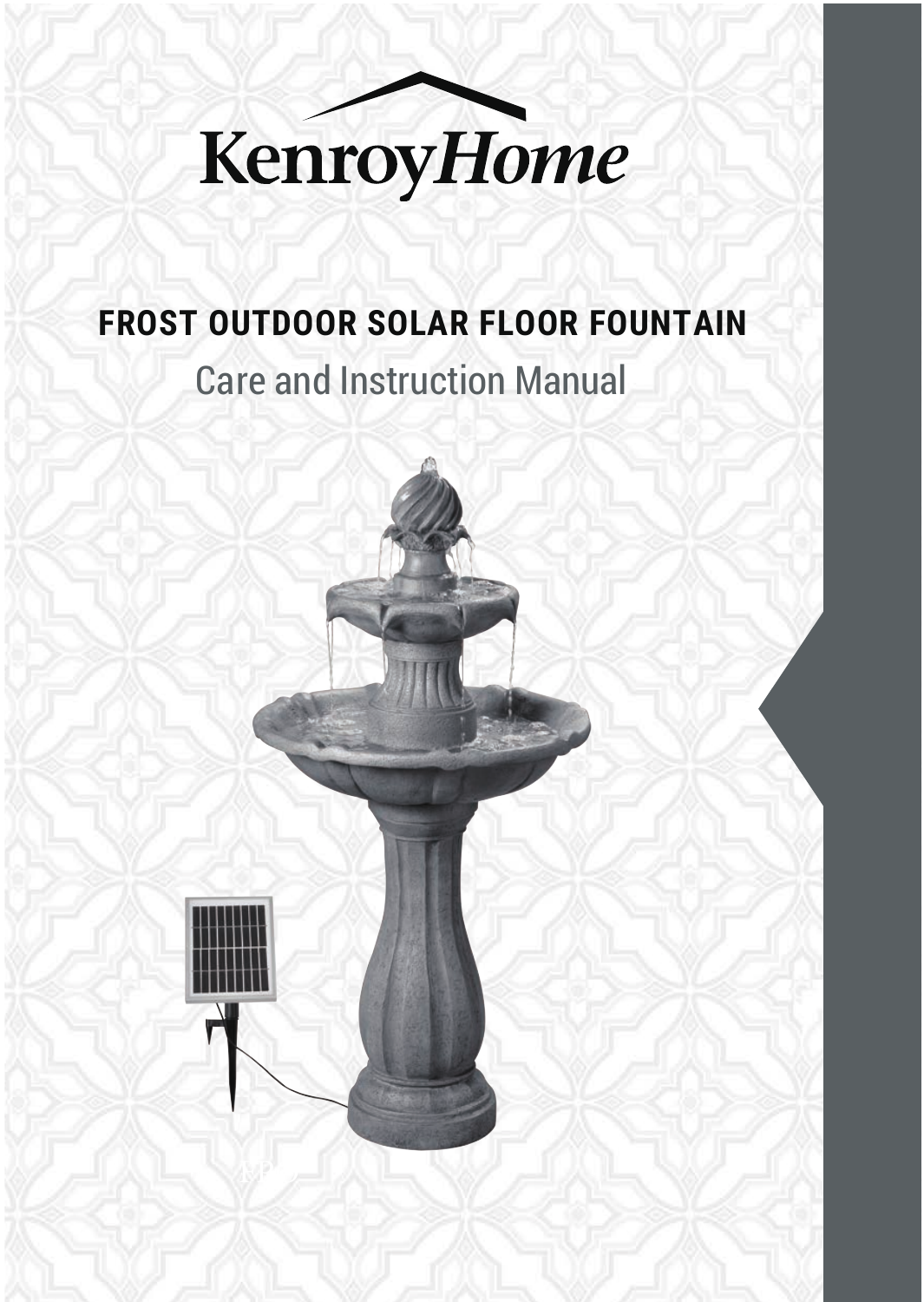Thank you for purchasing a Kenroy Home water feature, you are now only minutes away from filling your home or outdoor living space with peaceful displ ays. Our guarantee backs all of our water features, please do not hesitate to contact our Customer Support Team for

resolutions to any parts or installation concerns.





## **CUSTOMER SUPPORT TEAM**

For any additional questions or concerns please contact our Customer Support Team:



 **904-642-4340**



 **@KenroyHome**

 **customerorders@kenroyhome.com**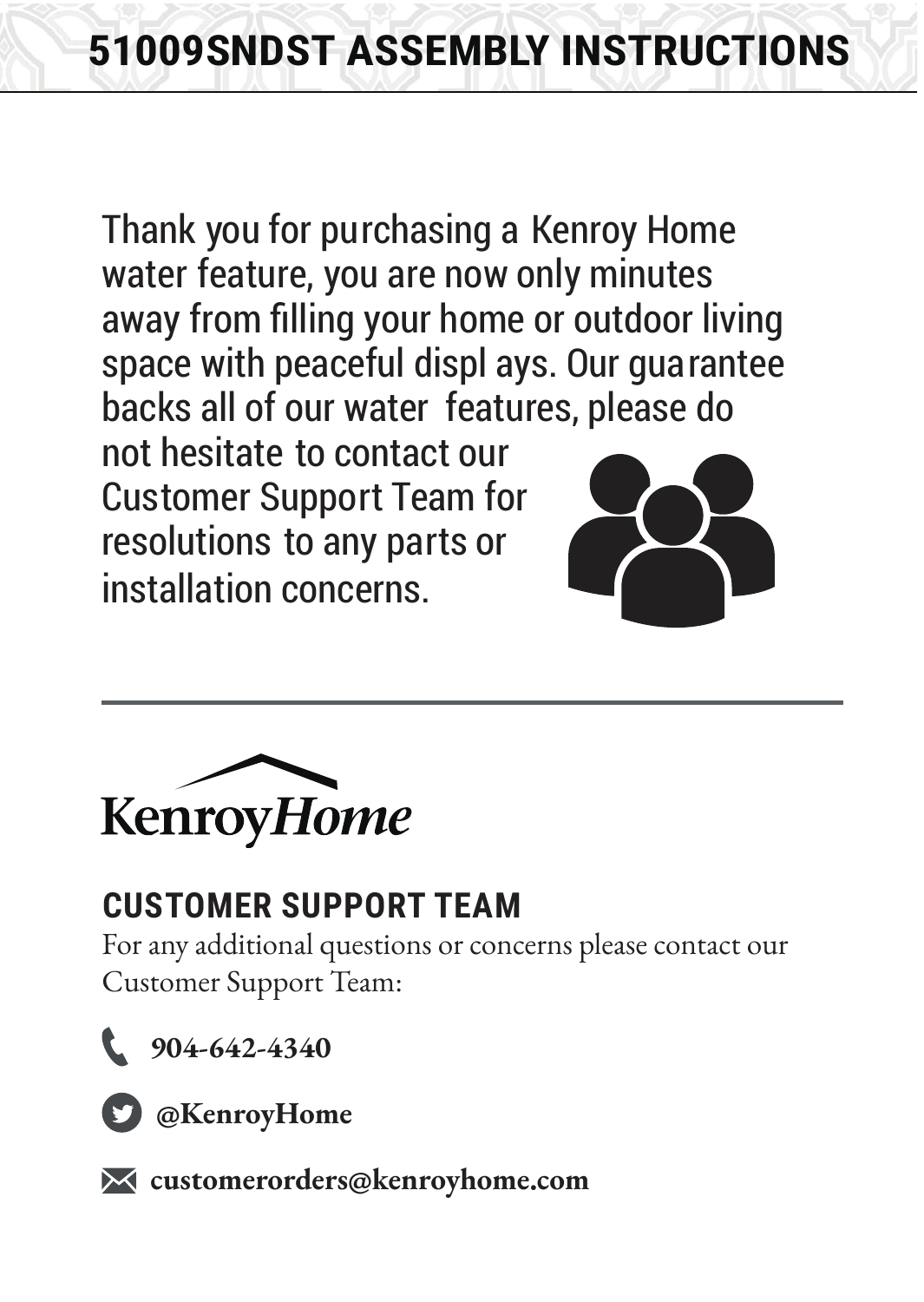## **Please reference the separate parts list and ensure that all pieces are included in the package prior to assembly.**



More than one person may be required to complete the assembly of this product.



To protect the finish, place all parts on a soft surface when unpacking.



When assembling ensure that all parts are firmly tightened.



Make sure solar panel is not in shadow and receiving direct sunlight.

## **Choose a location:**

This freestanding water feature is attractive from all sides and can be used to highlight any area where the solar panel can receive direct sunlight.

This water feature is designed for outdoor use only. It cannot be used indoors.

Also consider the location of the solar panel. The pump cord reach 12.75' from the bottom of the fountain body to the solar panel.

For best results the water feature should be placed on a firm, level surface.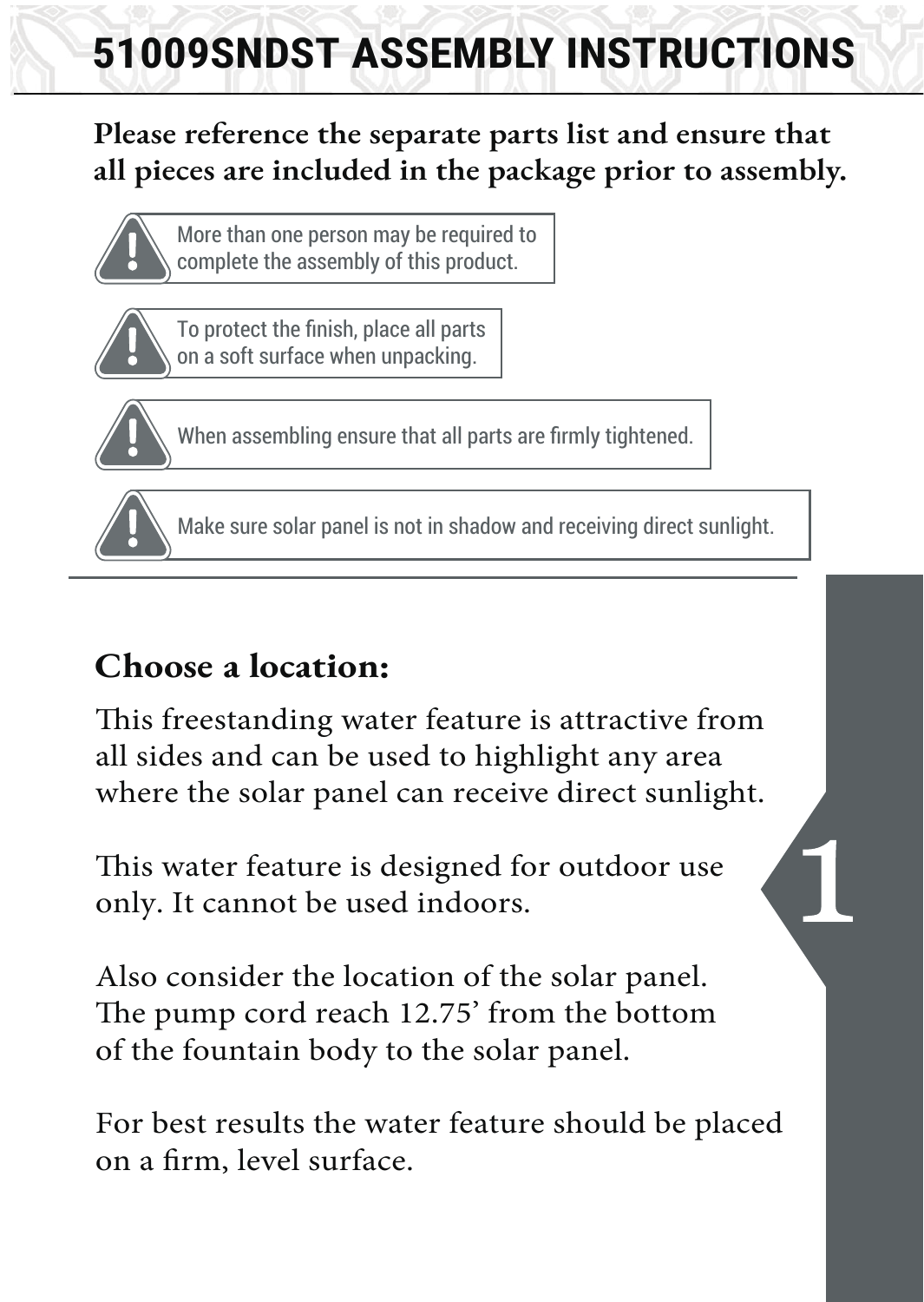Place lower reservoir (B) onto base (A) and twist it clockwise to secure.

Feed pump power cord (H) through plastic tube. Cord should exit through notch in base (A).



Place lower column (C) into lower reservoir (B) and twist it clockwise to secure.

Place upper reservoir (D) onto lower column (C) and twist it clockwise to secure.

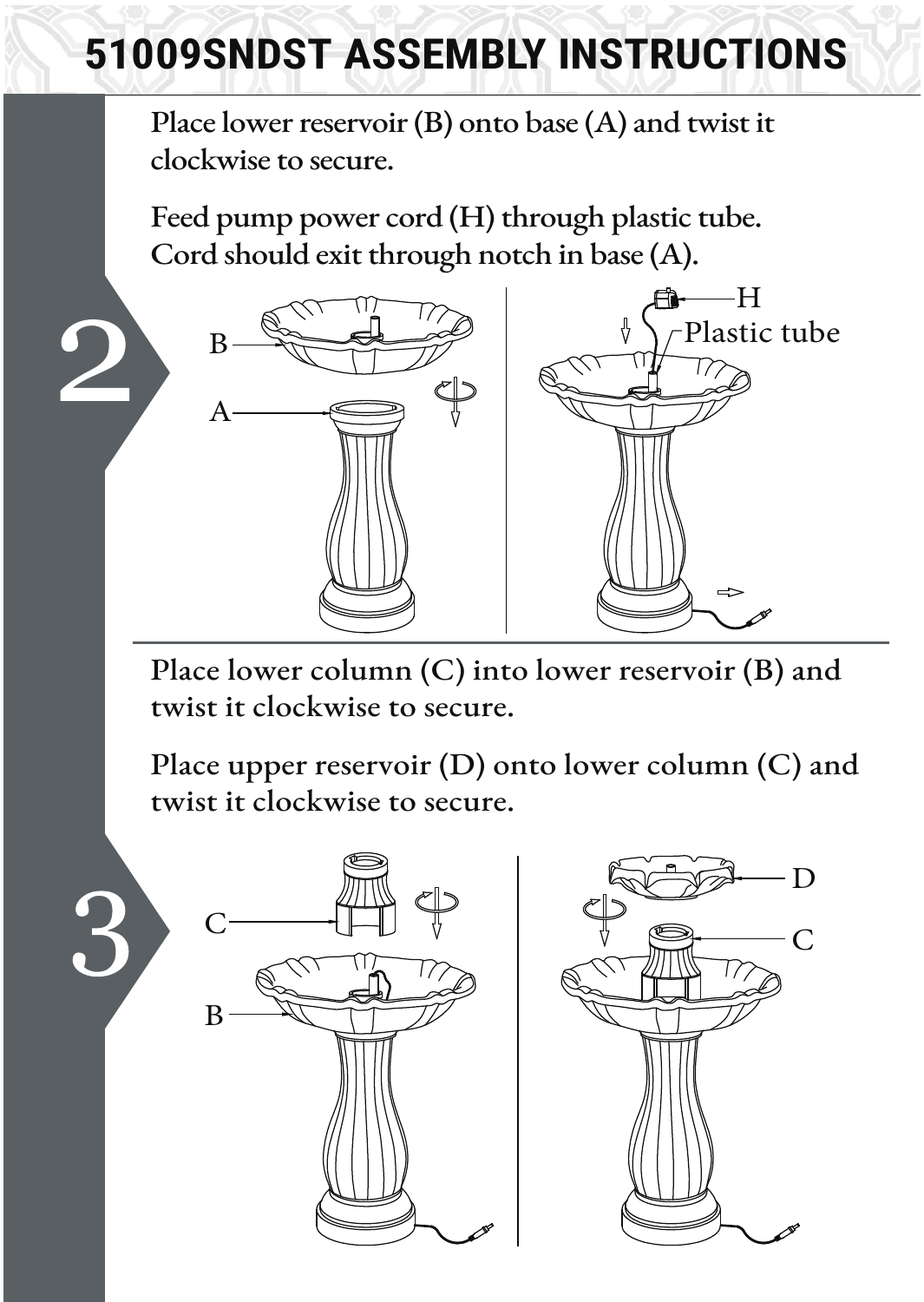Feed rubber hose through plastic tube. Place upper column (E) into upper reservoir (D) and twist it clockwise to secure.

Attach pump (H) to the rubber hose.



Join bracket (J), tube (K) and stake (L) together, then attach bracket (J) to back of the solar panel (I) as shown.

Insert the stake (L) into the ground where the panel can receive direct sunlight.

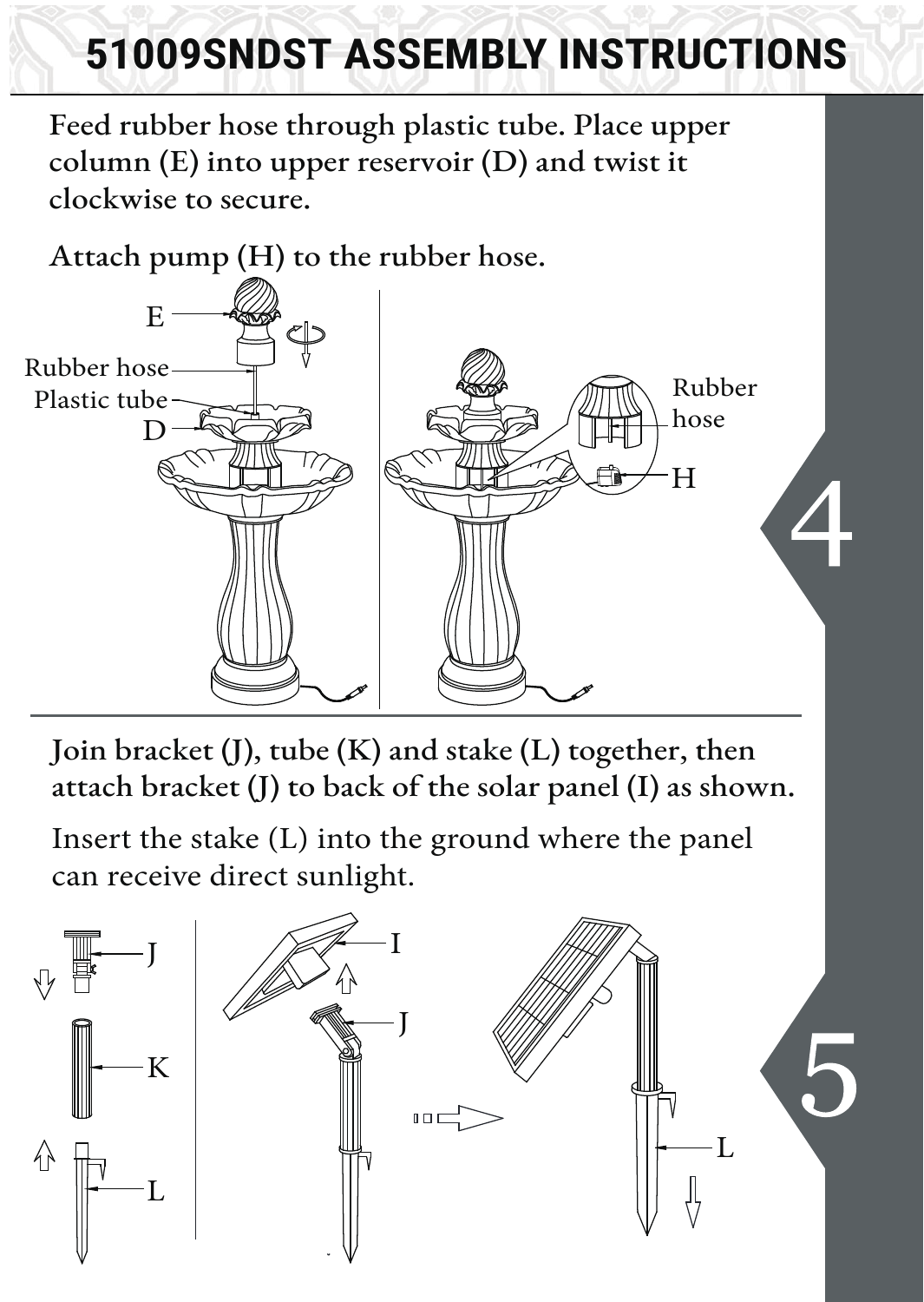## **FINAL STEPS**

Place pump access door (F) to cover entry of lower column (C).

Fill reservoirs (B, D) with 2.5 gallons distilled water. Water level should stay above fill line on pump access door when fountain is running.

Insert pump plug into the hole for pump (H) on back of the solar panel (I).

Solar battery may have discharged during transit. Leave panel in direct sunlight for 2 hours to recharge before turning on the fountain.

**Press the switch on back of the solar** panel (I) to turn on the fountain.

 $\hat{\gg}$  Use shims (G) to level fountain as necessary.

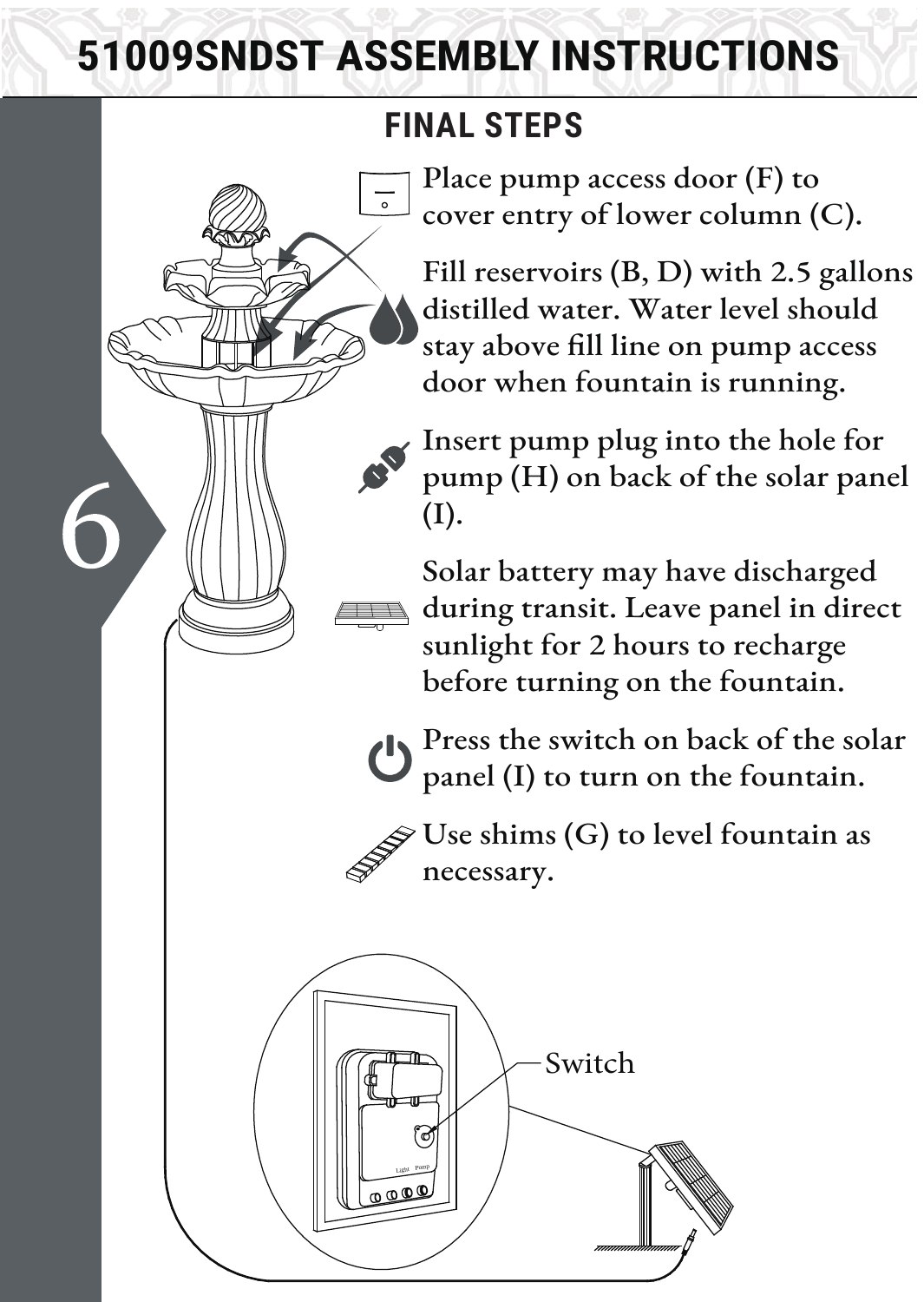## **PUMP SAFETY & TROUBLESHOOTING**

### **To keep water clean**

• Periodically change water to prevent algae buildup.



### **If the pump fails to run:**

- Make sure the solar panel is receiving direct sunlight. Performance is directly related to the amount and strength of sunlight received.
- See solar panel troubleshooting. You may need to boost charge or replace the battery.
- Check tubing for kinks and obstructions.
- Check connections between pump and panel and battery.
- Clean pump as described below.

### With low flow rate, the pump will spew or "burp":

• Check the water level to make sure the pump is completely submerged, water should always be above the min fill line (not all water features include min fill line).

### **If abnormal noise is heard during operation (with water):**

- Disconnect the power supply and then remove the pump front cover and impeller cover.
- Use hand to grip the impeller, gently pull the impeller/rotor assembly out of the pump housing.
- Rinse the impeller/rotor assembly and the cavity with clean water. You may also use a soft brush to clean pump surfaces. If breakage or surface damage is found in the assembly contact Customer Support for a part replacement.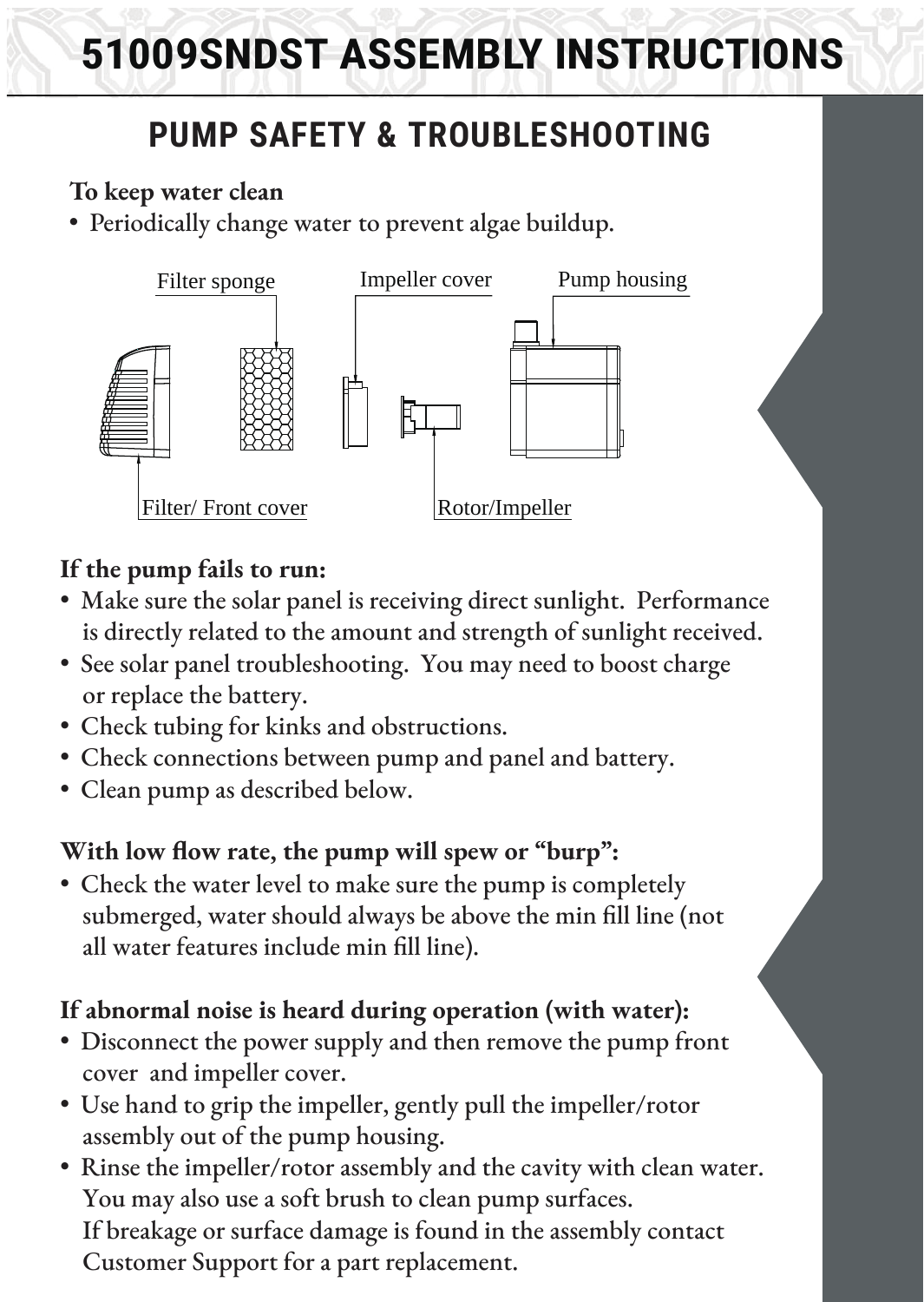## **WATER FEATURE WARNINGS & SOLAR PANEL TROUBLESHOOTING**

- protect surrounding surfaces as needed. Do not place the water Splashing may occur when the fountain is first turned on, feature on or near any surface that can be damaged by water.
- Distilled water is recommended to reduce mineral deposits, bacteria build up and algae that may damage the water feature basin and pump.



- Keep small children and pets away from the water feature; they can fall into the water feature and drown.
- moisture build-up and clean as necessary. This is especially Once a week inspect water feature, floor and adjacent wall for important for humid environments.
- Use water or glass cleaner to clean the surface of the solar panel.
- maximum charge to the battery. We suggest you do this Rechargeable battery packs become less efficient with repeated charge/discharge cycles. If you find that the battery appears less efficient we first suggest you try to boost charge it. To do this leave the panel switched off for 2 to 3 sunny days to allow the occasionally anyway to help prolong the battery life. If problems persist please contact customer support for a replacement battery (Replacement part BATTERY2300).

• To replace the battery remove from back of the solar panel by unscrewing six screws, disconnect the wire connectors, then replace with new battery (Replacement part BATTERY2300) and reconnect. Dispose of battery according to local regulations.

*• This water feature is designed for outdoor use only. It cannot be used indoors.*

**More information about water features can be found at youtube.com/kenroyhomefountains.**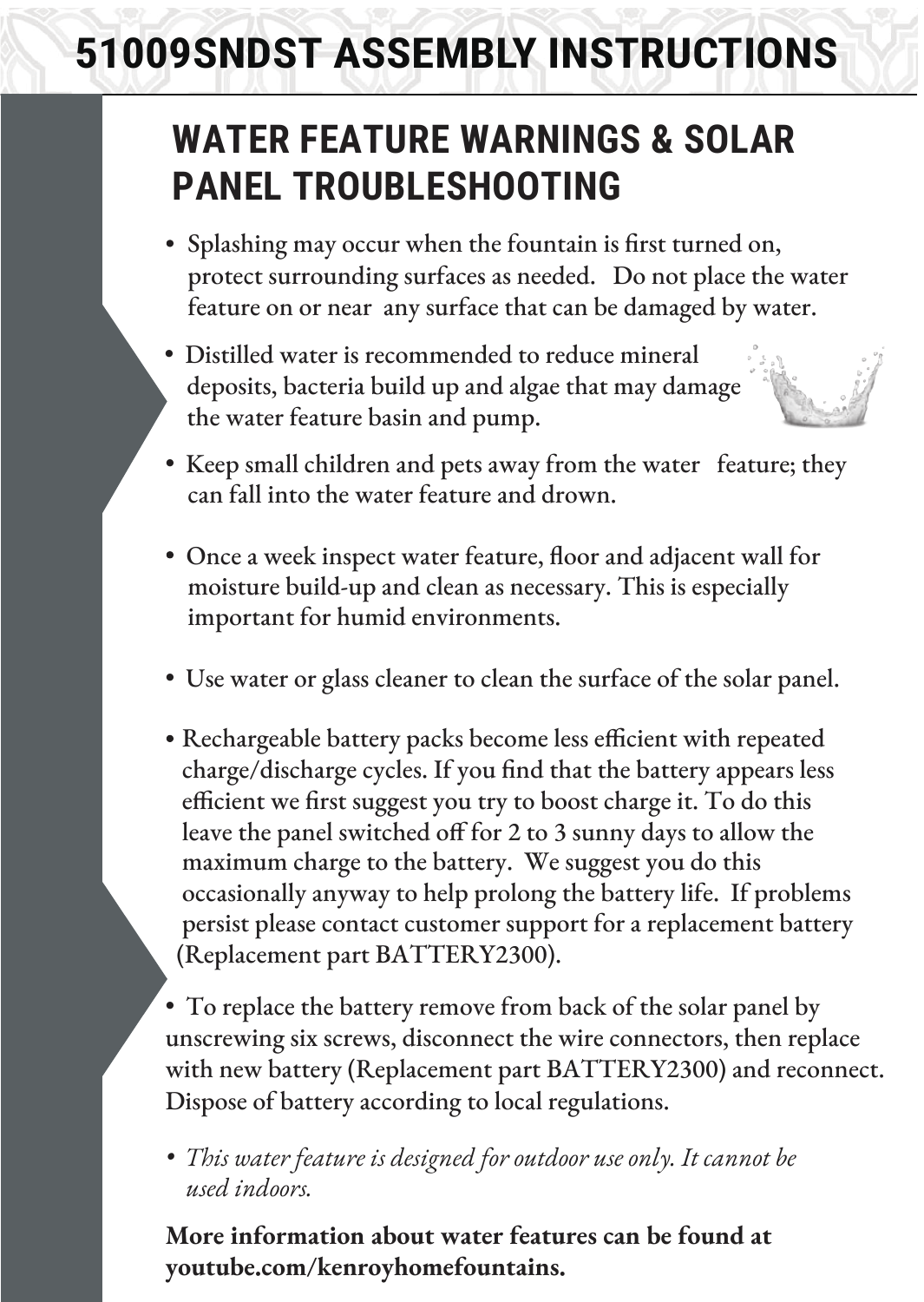## **FREQUENTLY ASKED QUESTIONS**

**What should I consider when selecting a water feature?** In addition to your personal style tastes, be sure you have an area for your water feature that can be safely exposed to water, as splashing can occur. Also take into consideration what a water feature can add to your environment: the sound of flowing water or decorative lights.

### **Can my water feature be left outside over winter?**

This water feature is rated for outdoor use; however certain weather conditions may adversely affect your water feature. If the temperature in your region is at risk of dropping below 33° F, your water feature should be "winterized" before the cold weather arrives. To winterize:

- 1. Fully drain your water feature of all water.
- 2. Disconnect the hoses, pumps, solar panel and lights.
- 3. Clean all components thoroughly, paying special attention to the pump to prevent residue build-up.
- 4. Allow all parts to dry.
- 5. Store parts and water feature in a safe, weather-free environment.

### **What kind of water should I use in my water feature?**

The best water for your water feature is distilled water. This can help prevent and reduce bacteria and algae buildup. If you do not use distilled water, more maintenance will be necessary to keep the water feature clean.

### **How do I clean my water feature?**

Oils, dirts, and algae can all build up on the water feature over time. The best way to restore your water feature to its original state is to empty all the water from the water feature and use a mild soap (like dish detergent) and an acrylic brush to clean all the parts.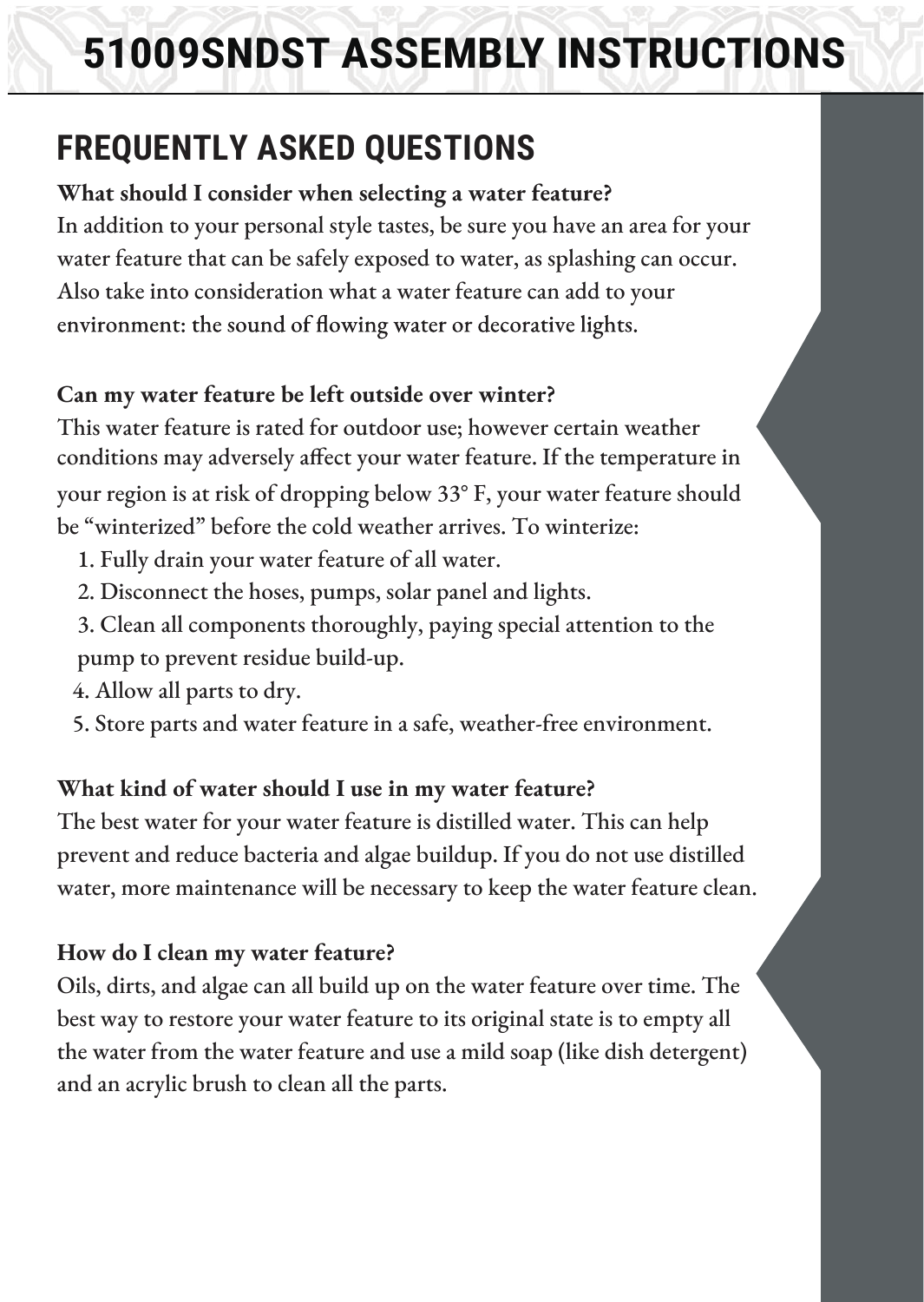## **FREQUENTLY ASKED QUESTIONS** CONTINUED

#### **How much water do I need to keep in the water feature?**

Where possible in our water features, we have included fill lines to help you visualize the water level required for proper function. If your water feature does not include fill lines, please check the instruction manual for water capacity. The most important aspect to keeping your water feature functioning is to insure the pump is submerged in water at all times to prevent damage to the pump.

#### **How often will I need to fill my water feature?**

Over time, the water level in your water feature will recede. This is due to evaporation, and the speed at which your water feature will need to be filled depends greatly on your environment- the humidity, if your water feature is in the sun, how often you run the water feature, etc. We recommend checking the water level before running the water feature to insure the pump is submerged in water.

**I cannot find my installation instructions. Where can I find another copy?** Installation and assembly instructions can be found online at www.kenroyhome.com

#### **My pump is making a loud noise. How do I fix that?**

- 1. Be sure the pump is fully submerged in water. If it is not, and pulling in air, it will make unwanted noise.
- 2. Check to make sure the pump is not touching the water feature anywhere other than the bottom. If it is up against the side wall or another part, the vibration from the pump can cause unwanted noise. If moving the pump away from other parts does not work, try placing a sponge or other soft material between these areas to pad the pump.

#### **How do I change my pump speed?**

You cannot adjust the pump speed.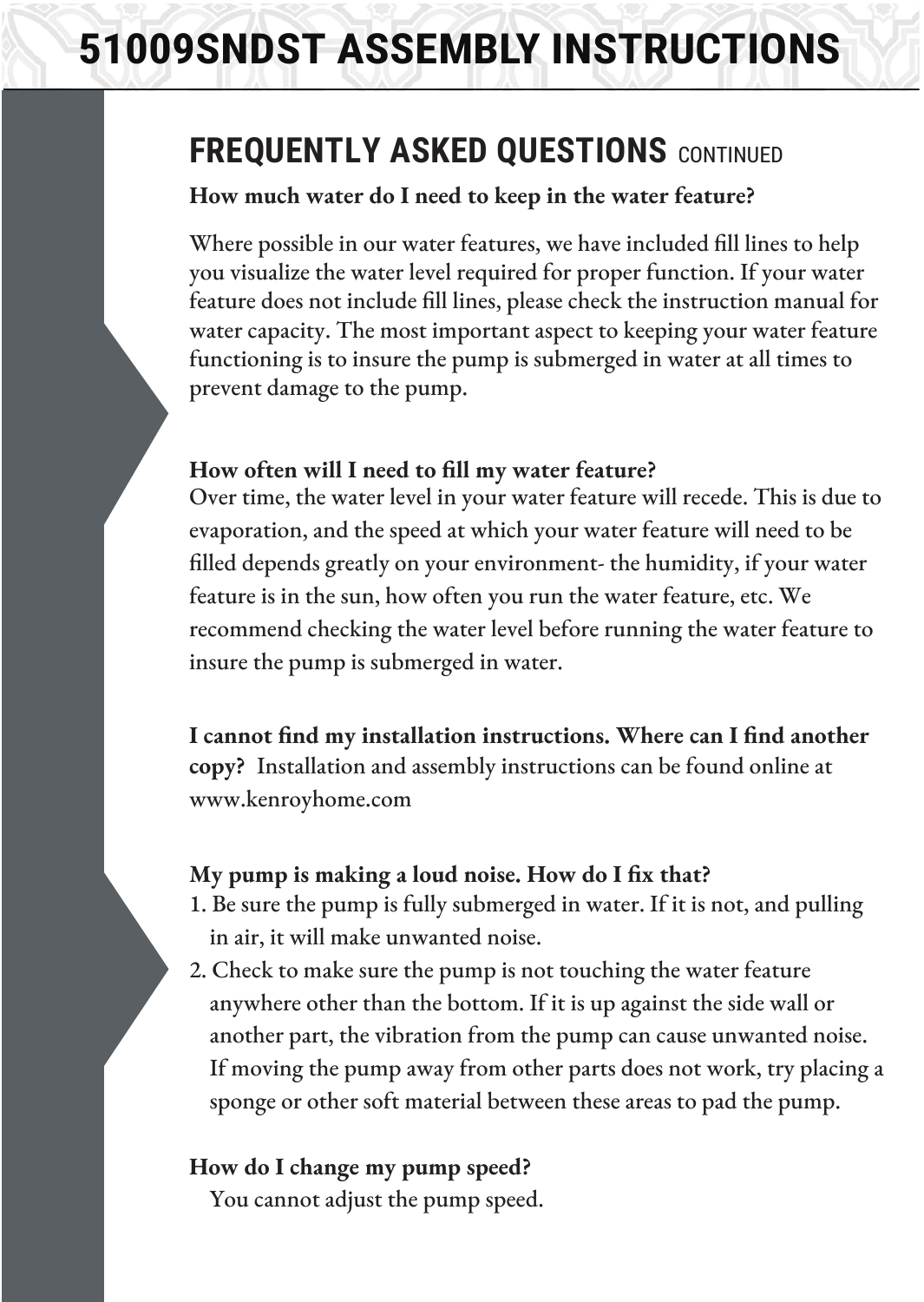## **FREQUENTLY ASKED QUESTIONS** CONTINUED

#### **How do I level the water feature?**

For the water to flow properly, it is critical the water feature is level. If your water feature will be placed in an area with uneven ground, use a level and leveling shims to help level the water feature. Shims are wedge-shaped plastic parts that can be placed between the water feature and the ground to create a level surface.

#### **My tube is too long. What can be done to fix this?**

The hose can be cut with a sharp blade or pair of scissors to the desired length.

#### **SOLAR:**

### **How long should I expect the water feature to run off of the solar panel?**

The rechargeable battery should last up to six hours with a full charge. Performance is directly related to the amount and strength of sunlight received. Solar fountains will perform best in the summer months.

#### **Can lights be turned off separately from the water feature?**

The lights on solar fountains cannot be turned off separately.

### **Does the solar panel have to be attached to the pump to charge?**

No. Placing the solar panel anywhere in the sun will allow for charge.